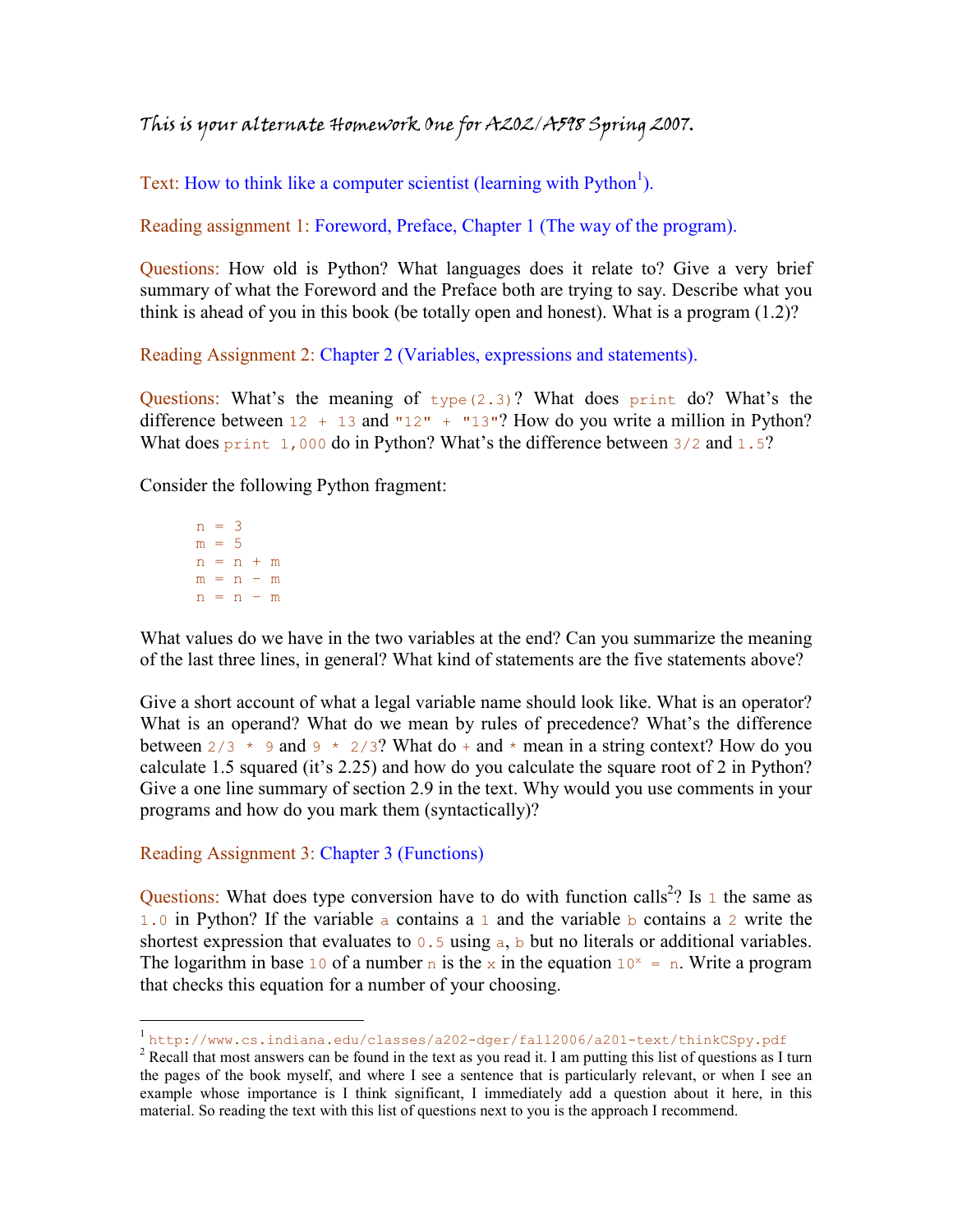Write Python expressions that verify the following identities:

- a)  $10^{\log x} = x$  for  $x > 0$ , and
- b)  $\sqrt{3^2 + 4^2} = 5$  (calculate both sides and print them, then look at them to compare).

What is a function in Python? Can you define your own functions in Python? What do we mean by *list of parameters* in the context of this chapter? Define a function called bart which prints the ASCII art below every time it's called:

$$
\begin{array}{c|c|c} & | \vee \wedge \vee \vee \vee \\ & | & | & | \\ & | & | & | \\ & | & | & | \\ & | & | & | \\ & | & | & | \\ & | & | & | \\ & | & | & | \\ & | & | & | \\ & | & | & | \\ & | & | & | \\ & | & | & | \\ & | & | & | \\ & | & | & | \\ & | & | & | \\ & | & | & | \\ & | & | & | \\ & | & | & | \\ & | & | & | \\ & | & | & | & | \\ & | & | & | & | \\ & | & | & | & | \\ & | & | & | & | & | \\ & | & | & | & | & | \\ & | & | & | & | & | \\ & | & | & | & | & | \\ & | & | & | & | & | & | \\ & | & | & | & | & | & | \\ & | & | & | & | & | & | \\ & | & | & | & | & | & | \\ & | & | & | & | & | & | & | \\ & | & | & | & | & | & | & | \\ & | & | & | & | & | & | & | \\ & | & | & | & | & | & | & | \\ & | & | & | & | & | & | & | \\ & | & | & | & | & | & | & | \\ & | & | & | & | & | & | & | \\ & | & | & | & | & | & | & | \\ & | & | & | & | & | & | & | \\ & | & | & | & | & | & | & | \\ & | & | & | & | & | & | & | \\ & | & | & | & | & | & | & | \\ & | & | & | & | & | & | & | \\ & | & | & | & | & | & | & | \\ & | & | & | & | & | & | & | \\ & | & | & | & | & | & | & | \\ & | & | & | & | & | & | & | \\ & | & | & | & | & | & | & | \\ & | & | & | & | & | & | & | \\ & | & | & | & | & | & | & | \\ & | & | & | & | & | & | & | \\ & | & | & | & | & | & | & | \\ & | & | & | & | & | & | & | \\ & | & | & | & | & | & | & | \\ & | & | & | & | & | & | & | \\ & | & | & | & | & | & | & | \\ & | & | & | & | & | & | & | \\ & | & | & | & | & | & | & | \\ & | & | & | & | & | & | & | \\ & | & | & | & | & | & | & | \\ & | & | & | & | & | & | & | \\ & | & | & | & | & | & | & | \\ & |
$$

Write another function, called three, which produces the ASCII art shown above three times, one below the other<sup>3</sup>. How short can you make a program that prints one hundred Bart Simpsons<sup>4</sup>?

Define flow of execution. What does it have to do with functions? Write a function called next that takes one argument (an integer) and prints the number that follows after it<sup>5</sup>. Call this next with the following arguments: 1, 2, 3,  $2+1$ ,  $3-1$ ,  $-2$ , and report<sup>6</sup> the results. Call next again on x, y, z where x is 2, y is 3 and z is  $x-y$ . Write a function called add that receives two arguments (integers), adds them up in a local variable  $x$  and prints  $x$ . Is  $\alpha$  available outside add? What happens if you call add with two string arguments?

What is a stack diagram? Does it resemble<sup>7</sup> the history of pages visited by a web browser? Draw<sup>8</sup> the stack diagram of the following call:

 $add(add(3, 4), add(7, add(5, 6))).$ 

Can you quickly<sup>9</sup> evaluate the call? What is a Python  $\text{traceback?}$ 

Consider the following Python program:

<sup>&</sup>lt;sup>3</sup> It is acceptable for three to rely on bart defined earlier.

<sup>&</sup>lt;sup>4</sup> Can you do it in less than 30 lines? Why or why not?

 $<sup>5</sup>$  Hint: add one to the argument, then print the result.</sup>

<sup>&</sup>lt;sup>6</sup> Try to anticipate the results before you run the program.

 $7$  In what way it does and in what ways it doesn't?

<sup>&</sup>lt;sup>8</sup> You might be asked to draw stack diagrams often, later on in this review.

<sup>&</sup>lt;sup>9</sup> Trying to do it too quickly is sometimes a bit of a problem.